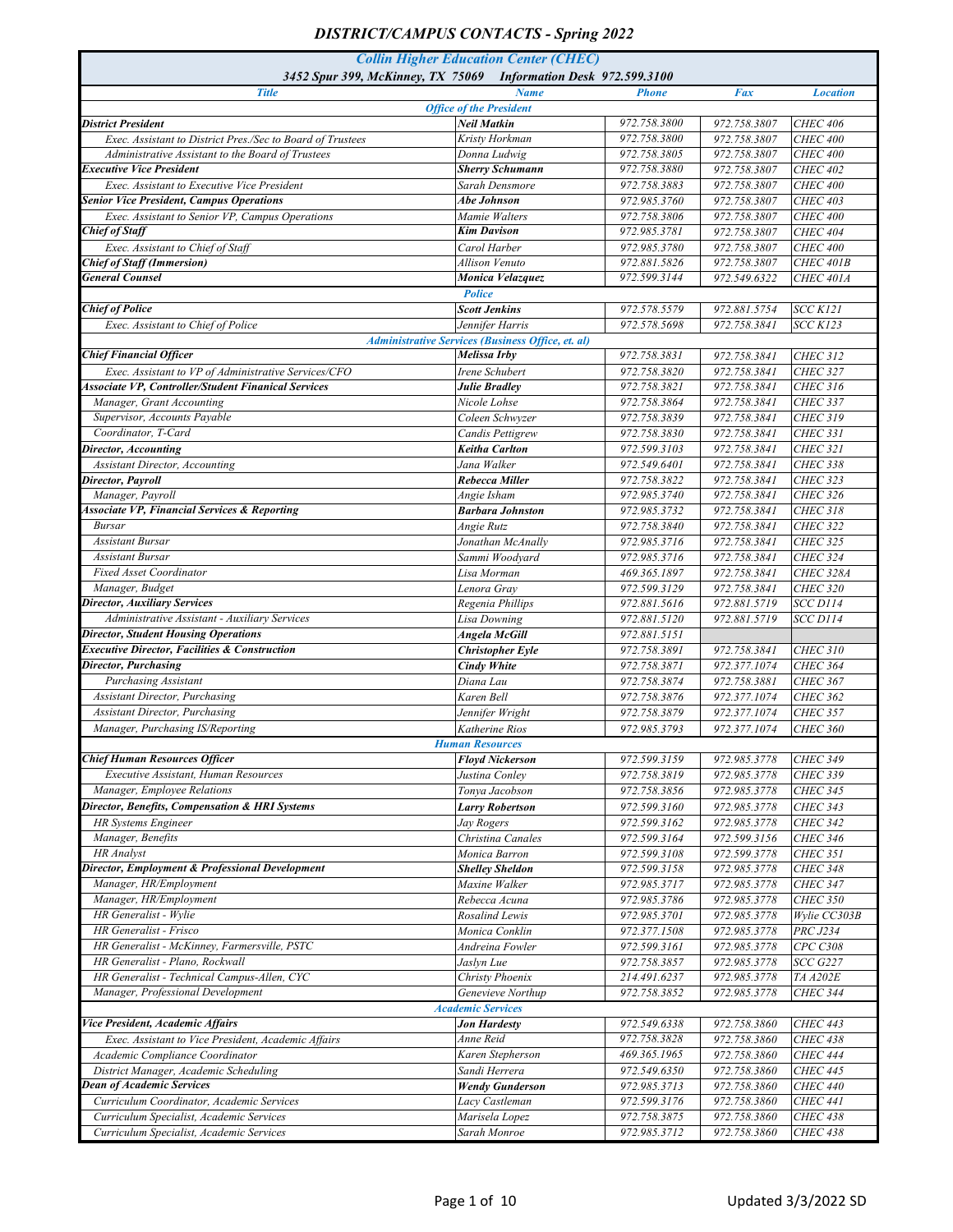| <b>Collin Higher Education Center (CHEC)</b><br>3452 Spur 399, McKinney, TX 75069 Information Desk 972.599.3100 |                                                |              |              |                   |
|-----------------------------------------------------------------------------------------------------------------|------------------------------------------------|--------------|--------------|-------------------|
| <b>Title</b>                                                                                                    | <b>Name</b>                                    | <b>Phone</b> | Fax          | <b>Location</b>   |
|                                                                                                                 | <b>Student Success</b>                         |              |              |                   |
| <b>Chief Student Success Officer</b>                                                                            | <b>Jay Corwin</b>                              | 972.549.6320 | 972.599.3149 | <b>CHEC 454</b>   |
| Executive Assistant, CSSO                                                                                       | <b>Vacant</b>                                  |              | 972.599.3149 |                   |
|                                                                                                                 | <b>Student and Enrollment Services</b>         |              |              |                   |
| VP of Student and Enrollment Services                                                                           | <b>Albert Tezeno</b>                           | 972.599.3151 | 972.599.3149 | <b>CHEC 453</b>   |
| Exec. Assistant to VP of Student and Enrollment Services                                                        | <b>Vacant</b>                                  | 972.599.3150 | 972.599.3149 | <b>CHEC 457</b>   |
| <b>Associate VP of Student and Enrollment Services</b>                                                          | Alicia Huppe                                   | 972.377.1749 |              | <b>CHEC 451</b>   |
| <b>District Dean of Students</b>                                                                                | <b>Terrence Brennan</b>                        | 972.881.5734 | 972.599.3149 | <b>CHEC 457</b>   |
| Assistant to District Dean of Students                                                                          | Karla Tombaugh                                 | 972.881.5604 | 972.599.3191 | <b>CHEC 457</b>   |
| <b>Associate Dean of Students - Technical</b>                                                                   | <b>Amy Throop</b>                              | 972.553.1165 |              | TA A130A          |
| <b>Associate Dean of Students - Frisco</b>                                                                      | Cheri Jack                                     | 972.548.6771 | 972.377.1784 | <b>PRC F127</b>   |
| <b>Associate Dean of Students - Plano</b>                                                                       | <b>Carie Dippel</b>                            | 214.491.6222 | 972.881.5953 | <b>SCC D130</b>   |
| <b>Dean of Admissions</b>                                                                                       | Laura Isdell                                   | 972.599.3109 |              | <b>CHEC 456</b>   |
| Director - Finanical Aid/Veteran's Affairs                                                                      | <b>Alan Pixley</b>                             | 972.758.3842 | 972.758.3841 | <b>CHEC 449</b>   |
|                                                                                                                 | <b>CHEC Partnerships and Academic Outreach</b> |              |              |                   |
| <b>Associate Provost, Instruction</b>                                                                           | <b>Cameron Neal</b>                            | 972.599.3121 | 972.599.3104 | <b>CHEC 125</b>   |
| Assistant to Associate Provost, Instruction                                                                     | Diana Kollman                                  | 972.599.3167 | 972.599.3104 | <b>CHEC 120</b>   |
| Director, Academic Partnerships                                                                                 | Jamie Mills                                    | 972.985.3734 | 972.599.3104 | <b>CHEC 127</b>   |
| Director, Developmental Education                                                                               | <b>Vacant</b>                                  | 972.881.5701 |              | CPC B122 B        |
|                                                                                                                 | <b>Institutional Research Office</b>           |              |              |                   |
| <b>Vice President for Institutional Research</b>                                                                | <b>Tom Martin</b>                              | 972.758.3817 | 972.548.6576 | <b>CHEC 205</b>   |
| Exec. Assistant. Institutional Research                                                                         | Gwyn Best                                      | 972.758.3815 | 972.548.6576 | <b>CHEC 201</b>   |
| Director, Business Intelligence System and Data Warehouse                                                       | David Malone                                   | 972.599.3138 | 972.548.6576 | <b>CHEC 214</b>   |
| Director, Effectiveness Analytics                                                                               | <b>Beenah Moshav</b>                           | 972.599.3102 | 972.548.6576 | <b>CHEC 206</b>   |
| Director, Institutional Research                                                                                | Nasreen Ahmad                                  | 972.377.1610 | 972.548.6576 | <b>CHEC 213</b>   |
| Manager, External/Enrollment Reporting                                                                          | Gloria Hurtado-Diaz                            | 972.548.6618 | 972.548.6576 | <b>CHEC 204</b>   |
|                                                                                                                 | <b>Advancement</b>                             |              |              |                   |
| Vice President, Advancement                                                                                     | Lisa Vasquez                                   | 972.758.3894 | 972.985.3729 | <b>CHEC 434</b>   |
| Director, Development                                                                                           | <b>Andrea Mersiovsky</b>                       | 972.599.3146 | 972.985.3729 | <b>CHEC 435</b>   |
|                                                                                                                 | <b>Public Relations</b>                        |              |              |                   |
| Vice President, External Affairs                                                                                | <b>Steve Matthews</b>                          | 972.599.3139 | 972.985.3729 | <b>CHEC 415</b>   |
| <b>Client Services Specialist</b>                                                                               | Tricia Murray                                  | 972.758.3895 | 972.985.3729 | <b>CHEC 411</b>   |
| <b>Production Coordinator</b>                                                                                   | Keli Fink                                      | 972.758.3838 | 972.985.3729 | <b>CHEC 416</b>   |
| Director, Marketing/Communications                                                                              | Marisela Cadena-Smith                          | 972.758.3896 | 972.985.3729 | <b>CHEC 419</b>   |
| Manager, Web Communications                                                                                     | Rajesh Michael                                 | 972.758.3897 | 972.985.3729 | <b>CHEC 422</b>   |
| <b>Director, Creative Services</b>                                                                              | <b>Marlene Miller</b>                          | 972.758.3858 | 972.985.3729 | <b>CHEC 417</b>   |
|                                                                                                                 | <b>Information Systems Office</b>              |              |              |                   |
| <b>Chief Innovation Officer</b>                                                                                 | <b>Vacant</b>                                  | 972.758.3832 |              | <b>CHEC 301</b>   |
| <b>Executive Assistant</b>                                                                                      | Julie Nevarez                                  | 972.758.3798 | 972.758.3892 | <b>CHEC 301 B</b> |
| <b>Associate Vice President/Chief Information Officer</b>                                                       | <b>David Stephens</b>                          | 972.599.3133 | 972.758.3892 | <b>CHEC 305</b>   |
| Administrative Assistant                                                                                        | Monica Sanchez                                 | 972.881.5137 | 972.599.3131 | <b>SCC A213</b>   |
| <b>Chief Information Security Officer</b>                                                                       | <b>Shane Ammons</b>                            | 972.881.5769 | 972.758.3892 | <i>CHEC 302</i>   |
| <b>Executive Director Technology Services</b>                                                                   | <b>Vesna Sarafov</b>                           | 972.548.6643 | 972.758.3892 | <b>CHEC 304</b>   |
| Director, Campus Technology Services                                                                            | Iain Michie                                    | 972.881.5872 |              | SCC               |
| Manager, Accounting & Finanical Services IS                                                                     | Ashfia Naheed                                  | 972.758.3865 | 972.758.3892 | <b>CHEC 338</b>   |
| Help Desk for Students                                                                                          |                                                | 972.377.1777 |              |                   |
| Help Desk for Employees                                                                                         |                                                | 972.548.6555 |              |                   |
| <b>Dean of Strategic Initiatives</b>                                                                            | <b>Vacant</b>                                  | 972.599.3185 | 972.985.3727 | SCC B222          |
| Director, Strategic Initiatives                                                                                 | Nicola Marshman                                | 972.516.5015 |              | <b>SCC B222</b>   |
| Director, eLearning Centers (eLC)                                                                               | Ann Blackman                                   | 972.516.5016 |              | <i>SCC L257</i>   |
| Manager, Web Systems                                                                                            | Heather Webb-Losh                              | 972.548.6826 | 972.758.3892 | <b>CHEC 302</b>   |
|                                                                                                                 | <b>Emergency Management</b>                    |              |              |                   |
| Director, Safety & Emergency Management                                                                         | <b>Michael Messina</b>                         | 972.881.5617 |              | <b>SCC A218</b>   |
|                                                                                                                 | <b>Internal Audit</b>                          |              |              |                   |
| Director, Internal Audit                                                                                        | Ali Subhani                                    | 972.516.5036 | 972.758.3860 | <b>CHEC 442</b>   |
|                                                                                                                 |                                                |              |              |                   |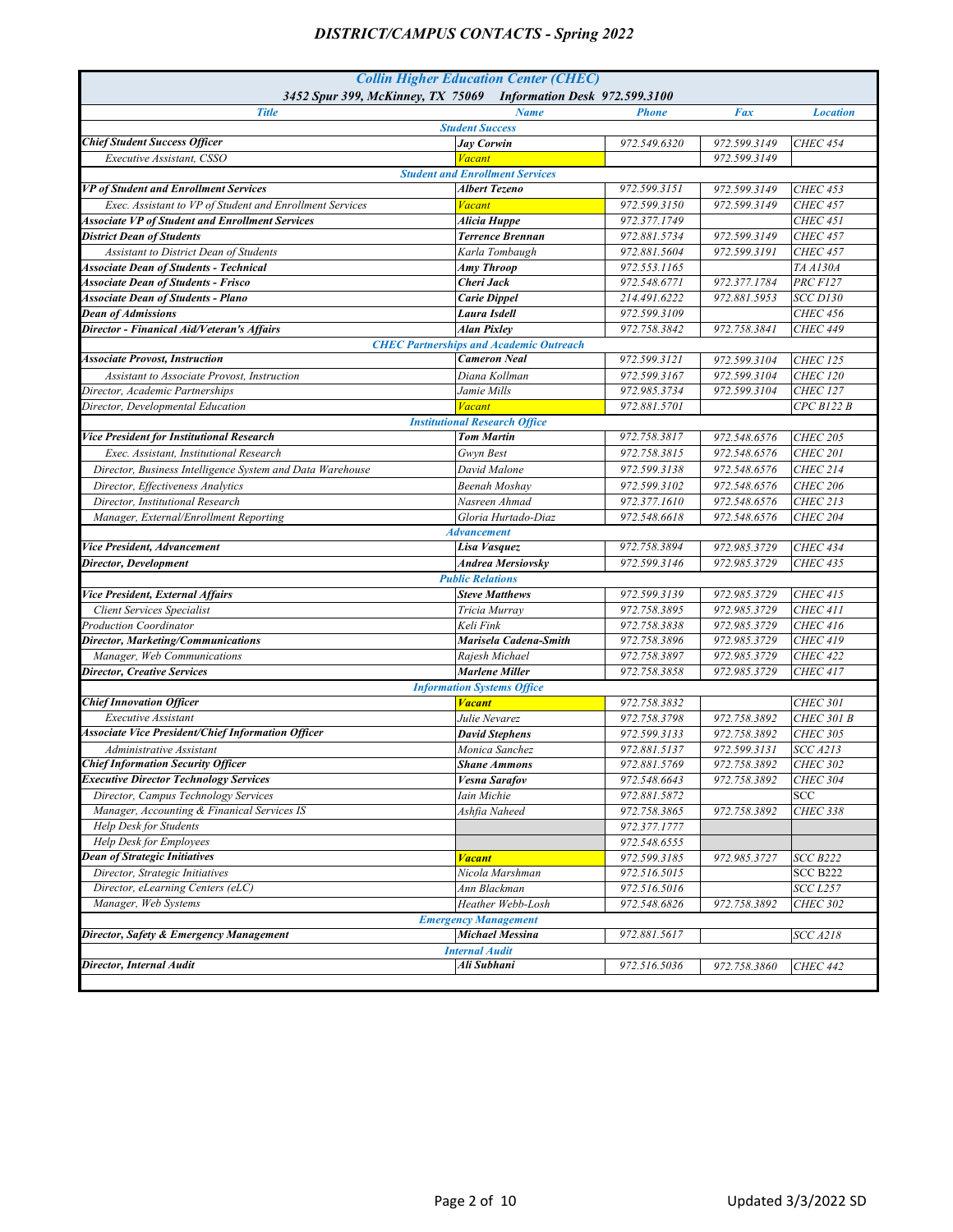| <b>McKinney Campus (CPC)</b><br>2200 W. University Drive, McKinney, TX 75071<br>Information Desk 972.548.6790 |                                                         |                              |                              |                            |
|---------------------------------------------------------------------------------------------------------------|---------------------------------------------------------|------------------------------|------------------------------|----------------------------|
| <b>Title</b>                                                                                                  | <b>Name</b>                                             | <b>Phone</b>                 | <b>Fax</b>                   | <b>Location</b>            |
| <b>Campus Provost</b>                                                                                         | <b>Mark Smith</b>                                       | 972.548.6803                 | 972.548.6805                 | CPC C307                   |
| Exec. Assistant to the Vice President/Provost                                                                 | G'Anna Saunders                                         | 972.548.6800                 | 972.548.6805                 | <b>CPC C302</b>            |
|                                                                                                               | <b>Police</b>                                           |                              |                              |                            |
| <b>Police Sergeant (1st Shift)</b><br><b>Police Sergeant (2nd Shift)</b>                                      | <b>Greg Stewart</b><br><b>Jeffrey Rosso</b>             | 972.548.6647<br>972.548.6647 |                              | CPC C119<br>CPC C119       |
|                                                                                                               | <b>Academic Affairs</b>                                 |                              |                              |                            |
| <b>Dean of Academic Affairs</b>                                                                               | <b>Garry Evans</b>                                      | 214.491.6271                 | 214.491.6272                 | CPCB122F                   |
| Assistant to the Dean                                                                                         | Julie Henry-Aguilar                                     | 214.491.6282                 | 214.491.6272                 | CPCB122F                   |
| Administrative Assistant                                                                                      | Kim McMullen                                            | 214.491.6270                 | 214.491.6284                 | CPCB217                    |
| Associate Dean - ACCT, ARTS, BUSI, DANC, ECON, DMATH, MATH,<br>MUSI, PHOT, PSYC, SOCI, SOCWK                  | <b>Brandy Fair</b>                                      | 972.549.6402                 | 214.491.6284                 | CPCB214                    |
| Associate Dean - ANTH, COMM, ENGL, FRLG, HIST, HUMA, INRW,<br>PHIL, SPAN, SPCH                                | Michelle Buggs                                          | 972.548.6650                 | 214.491.6284                 | <b>CPC B218</b>            |
| Associate Dean - BIOL, CHEM, ENVR, GEOL, GOVT, KINE, PHYS                                                     | <b>Kyle Bellue</b>                                      | 972.548.6725                 | 214.491.6284                 | CPCB213                    |
|                                                                                                               | <b>Academic Affairs - Health Sciences and Workforce</b> |                              |                              |                            |
| Dean of Academic Affairs/Workforce                                                                            | Michelle Millen                                         | 972.548.6677                 | 214.491.6280                 | <b>CPC H203</b>            |
| Assistant to the Dean                                                                                         | Cassie Peak                                             | 972.548.6678                 | 214.491.6280                 | <b>CPC H201</b>            |
| Administrative Assistant                                                                                      | Tina Butterfield                                        | 972.548.6679                 | 214.491.6280                 | <b>CPC H128</b>            |
| Administrative Assistant<br>Administrative Assistant                                                          | Shari Rueles<br>Melissa Carmody                         | 214.491.6215<br>972.553.1150 | 214.491.6280<br>214.491.6280 | <b>CPC H201</b><br>TA A210 |
| <b>Dental Hygiene Director</b>                                                                                | <b>Christine McClellan</b>                              | 972.548.6738                 | 972.377.1646                 | CPC A120                   |
| Administrative Assistant - Dental Hygiene                                                                     | Linda Trop                                              | 972.548.6535                 | 972.377.1646                 | CPCA120                    |
| <b>Diagnostic Medical Sonography Director</b>                                                                 | <b>Megan Chambers</b>                                   | 214.491.6250                 | 214.491.6280                 | <b>CPC H209</b>            |
| <b>Emergency Medical Services (EMS) Director</b>                                                              | <b>Timothy Mock</b>                                     | 972-549-6366                 | 972.548.6556                 | CPC H128 B                 |
| <b>Health Information Management (HIM) Director</b>                                                           | <b>Lydia Danton</b>                                     | 972.548.6676                 | 214.491.6280                 | CPC H205                   |
| <b>Polysomnography Director</b>                                                                               | Amber Allen                                             | 972.491.6238                 | 214.491.6280                 | <b>CPC H208</b>            |
| <b>Respiratory Therapy Director</b>                                                                           | Araceli Solis                                           | 972.548.6870                 | 214.491.6280                 | CPC H207                   |
| <b>Surgical Assisting Director</b>                                                                            | <b>Donna Smith</b>                                      | 972.548.6854                 | 214.491.6280                 | CPC H210                   |
| <b>Surgical Technology (ST) Director</b>                                                                      | Jeanne Glapion                                          | 214.491.6218                 | 214.491.6280                 | CPC H206                   |
| <b>Simulation Program (SIM) Director</b>                                                                      | Jackie Langford                                         | 972.548.6719                 | 214.491.6280                 | <b>CPC H204</b>            |
|                                                                                                               | <b>Continuing Education Health Science</b>              |                              |                              |                            |
| <b>Director Healthcare Programs CE</b>                                                                        | <b>Kimberly Head</b>                                    | 972.985.3708                 | 972.985.3782                 | <b>CPC H211</b>            |
| Administrative Assistant                                                                                      | Laura Duran                                             | 972.985.3757                 | 972.985.3782                 | <b>CPC H201</b>            |
| CE - Program Manager, Healthcare CE                                                                           | Lynn Hunter-Wilson                                      | 972.985.3715                 | 972.985.3782                 | CPC H214                   |
| CE - Program Manager, Dental Assistant                                                                        | Priscilla Garcia                                        | 972.548.6528                 | 972.548.6536                 | CPCA223                    |
| CE - Program Manager, Medical Assistant                                                                       | Ketia Bradlev<br><b>Academic Affairs - Nursing</b>      | 972.985.3769                 | 972.985.3782                 | CPC H215                   |
| <b>Dean of Academic Affairs/Nursing</b>                                                                       | <b>Mark Smith (Interim)</b>                             | 972.548.6884                 | 972.548.6722                 | CPC H330                   |
| Assistant to the Dean                                                                                         | Lisa Zachmann                                           | 972.548.6711                 | 972.548.6722                 | <b>CPC H348</b>            |
| Administrative Assistant                                                                                      | Karen Massaro                                           | 972.548.6883                 | 972.548.6722                 | CPC H317A                  |
| Administrative Assistant                                                                                      | Diane Eure                                              | 972.548.6772                 | 972.548.6722                 | CPC H317A                  |
| <b>Director of Nursing</b>                                                                                    | Jennifer Matranga                                       | 972.548.6804                 | 972.548.6722                 | <i>CPC H318 A</i>          |
| <b>Director of LVN Program</b>                                                                                | <b>Jane Lopes</b>                                       | 972.548.6875                 | 972.548.6722                 | CPC H314                   |
| <b>Director of BSN Program</b>                                                                                | <b>Betty Veasy</b>                                      | 972-549-6388                 | 972-548-6722                 | CPC H335 A                 |
|                                                                                                               | <b>Teaching and Learning</b>                            |                              |                              |                            |
| Director, Center for Teaching & Learning                                                                      | <b>Allison Boye</b>                                     | 972.549.6447                 |                              | CPCB122A                   |
|                                                                                                               | <b>Honors Institute</b>                                 |                              |                              |                            |
| <b>Director of Honors Institute - CPC</b>                                                                     | Keith Elphick                                           | 972.548.6661                 |                              | CPCA323                    |
|                                                                                                               | <b>Student and Enrollment Services</b>                  |                              |                              |                            |
| Dean of Student and Enrollment Services - CPC                                                                 | <b>James Barko</b>                                      | 972.881.5847                 | 972.377.1739                 | $CPC$ $D118J$              |
| Assistant to the Dean                                                                                         | Amy Williams                                            | 972.881.5707                 | 972.377.1739<br>972.881.5688 | $CPC$ $D118$               |
| Student Conduct Officer<br><b>Associate Dean of Student and Enrollment Services</b>                           | Maegan Beasley                                          | 972.548.6850                 | 972.548.6524                 | CPCB336B                   |
| <b>Director of Testing</b>                                                                                    | Liz Howard<br><b>Karen Stewart</b>                      | 972.549.6351<br>972.548.6773 | 972.548.6577                 | $CPC$ D118 $E$<br>CPC B210 |
| Division Secretary - Testing                                                                                  | Kathleen Schlosser                                      | 972.548.6794                 | 972.548.6577                 | <b>CPC</b> D117            |
| Assistant Director - Student Engagement                                                                       | Michael Gregorash                                       | 972.377.1789                 | 972.548.6789                 | CPC D108 A                 |
| Registrar                                                                                                     | Jennifer Waits                                          | 972.881.5174                 | 972.548.6702                 | CPC D1181                  |
| Assistant to the Dean                                                                                         | Amy Williams                                            | 972.881.5707                 | 972.377.1739                 | $CPC$ D118 L               |
| Associate Registrar                                                                                           | Shane Apple                                             | 972.881.5116                 | 972.548.6702                 | <b>CPC</b> D118 D          |
| <i>ACCESS</i>                                                                                                 | Gloria Cloud                                            | 972.548.6816                 | 972.548.6640                 | CPCB335                    |
| <i>ACCESS</i>                                                                                                 | Suzanne Chase                                           | 972.548.6850                 | 972.548.6640                 | CPC 336A                   |
| Manager Campus Career Center                                                                                  | Richard Blazevich                                       | 972.548.6769                 | 972.548.6829                 | CPCB106                    |
| Counseling Services                                                                                           | Yajaira Diaz                                            | 972.881.5775                 | 972.881.5688                 | CPC 336D                   |
| Counseling Services                                                                                           | Amy Lenhart                                             | 972.377.1008                 | 972-881.5688                 | CPC 336C                   |
| Manager, Financial Aid & Veterans Services Technical Programs                                                 | Amber Schmid                                            | 972.548.3182                 |                              | CPCB122B                   |
| Manager, Financial Aid                                                                                        | Lindy Henrie                                            | 972.881.5731                 | 972.548.6703                 | $CPC$ D118 $F$             |
| Manager, Student IS/Reporting                                                                                 | Lily Quezada                                            | 972.548.6876                 | 214.491.6285                 | CPC B203 J                 |
| Supervisor, Testing Center                                                                                    | Catherine Nicholls                                      | 972.548.6849                 | 972.548.6720                 | CPC A207                   |
| Manager, Fitness Lab                                                                                          | Doug Helton                                             | 972.881.5899                 |                              | CPC E122                   |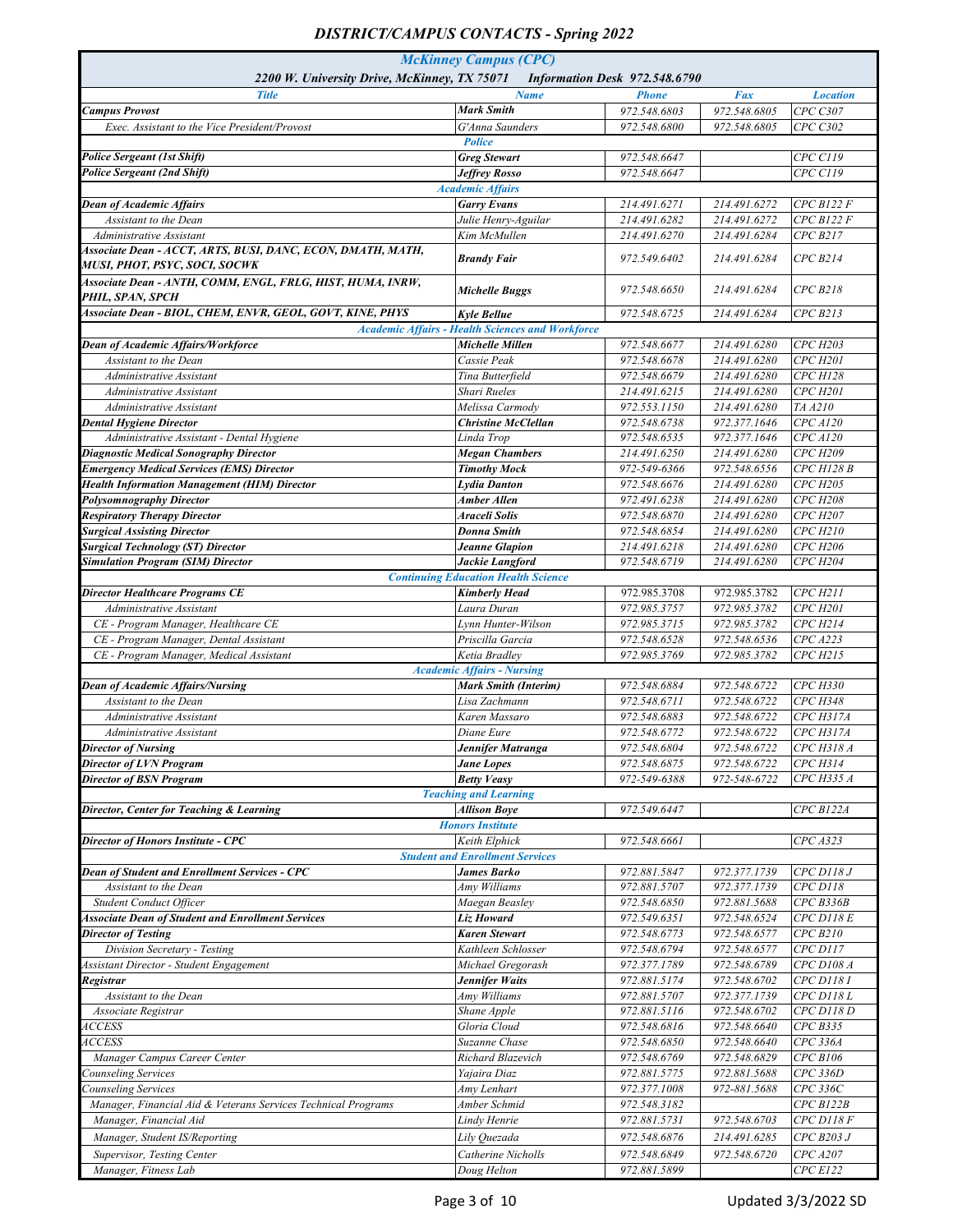| <b>Public Safety Training Center (PSTC)</b>                           |                                                         |              |              |                 |  |  |
|-----------------------------------------------------------------------|---------------------------------------------------------|--------------|--------------|-----------------|--|--|
| 3600 Redbud Blvd. McKinney, TX 75069<br>Information Desk 972,548,6700 |                                                         |              |              |                 |  |  |
| <b>Title</b>                                                          | <b>Name</b>                                             | <b>Phone</b> | Fax          | <b>Location</b> |  |  |
| <b>Campus Provost</b>                                                 | <b>Mark Smith</b>                                       | 972.548.6803 | 972.548.6805 | <b>CPC C307</b> |  |  |
| Exec. Assistant to the Vice President/Provost                         | G'Anna Saunders                                         | 972.548.6800 | 972.548.6805 | CPC C302        |  |  |
|                                                                       | <b>Police</b>                                           |              |              |                 |  |  |
| <b>Police Lieutenant</b>                                              | <b>Scott Donaldson</b>                                  | 972.549.6325 | 972.548.6589 | <b>PSTC 203</b> |  |  |
|                                                                       | <b>Academic Affairs - Health Sciences and Workforce</b> |              |              |                 |  |  |
| Dean of Academic Affairs/Workforce                                    | Michelle Millen                                         | 972.548.6677 | 214.491.6280 | <b>CPC H203</b> |  |  |
| Assistant to the Dean                                                 | Cassie Peak                                             | 972.548.6678 | 214.491.6280 | <b>CPC H201</b> |  |  |
| Administrative Assistant                                              | Tina Butterfield                                        | 972.548.6679 | 214.491.6280 | CPCH128         |  |  |
| Administrative Assistant                                              | Shari Rueles                                            | 214.491.6215 | 214.491.6280 | <b>CPC H201</b> |  |  |
| Administrative Assistant                                              | Melissa Carmody                                         | 972.553.1150 | 214.491.6280 | TA A210         |  |  |
| Law Enforcement Academy (LEA) Director                                | <b>Scott Donaldson</b>                                  | 972.549.6325 | 972.548.6589 | <b>PSTC 203</b> |  |  |
| Administrative Assistant - LEA                                        | Terry Blevins                                           | 972.548.6863 | 972.548.6589 | <b>PSTC 201</b> |  |  |
| Administrative Assistant - LEA                                        | Hannah Sternberg                                        | 972.548.6561 | 972.548.6589 | <i>PSTC 201</i> |  |  |
| <b>Fire Science Director</b>                                          | <b>Pat McAuliff</b>                                     | 972.548.6837 | 972.548.6546 | <b>PSTC 106</b> |  |  |
| Administrative Assistant - Fire Science                               | Katherine Rouse                                         | 972.548.6521 | 972.548.6546 | <b>PSTC 103</b> |  |  |

| <b>Farmersville Campus (FC)</b>               |                                                                               |              |              |                 |  |  |  |
|-----------------------------------------------|-------------------------------------------------------------------------------|--------------|--------------|-----------------|--|--|--|
|                                               | 2200 County Road 611, Farmersville, TX 75442<br>Information Desk 972,549,6490 |              |              |                 |  |  |  |
| <b>Title</b>                                  | <b>Name</b>                                                                   | <b>Phone</b> | Fax          | <b>Location</b> |  |  |  |
| <b>Campus Provost</b>                         | <b>Mark Smith</b>                                                             | 972.548.6803 | 972.548.6805 | CPC C307        |  |  |  |
| Exec. Assistant to the Vice President/Provost | G'Anna Saunders                                                               | 972.548.6800 | 972.548.6805 | CPC C302        |  |  |  |
|                                               | <b>Police</b>                                                                 |              |              |                 |  |  |  |
| <b>Police Sergeant</b>                        | <b>Curtis Martin</b>                                                          | 972.881.5681 |              | FC 103          |  |  |  |
|                                               | <b>Academic Affairs/Workforce</b>                                             |              |              |                 |  |  |  |
| <b>Executive Dean</b>                         | Diana Hopes                                                                   | 972.549.6476 |              | FC 127G         |  |  |  |
| Assistant to the Executive Dean               | <b>Brent Hamilton</b>                                                         | 972.549.6496 |              | FC 127F         |  |  |  |
| <b>Associate Dean</b>                         | <b>Lee Powell</b>                                                             | 972.549.6489 |              | FC 129D         |  |  |  |
| Administrative Assistant                      | Marifrances Casey                                                             | 972.549.6486 |              | FC 129          |  |  |  |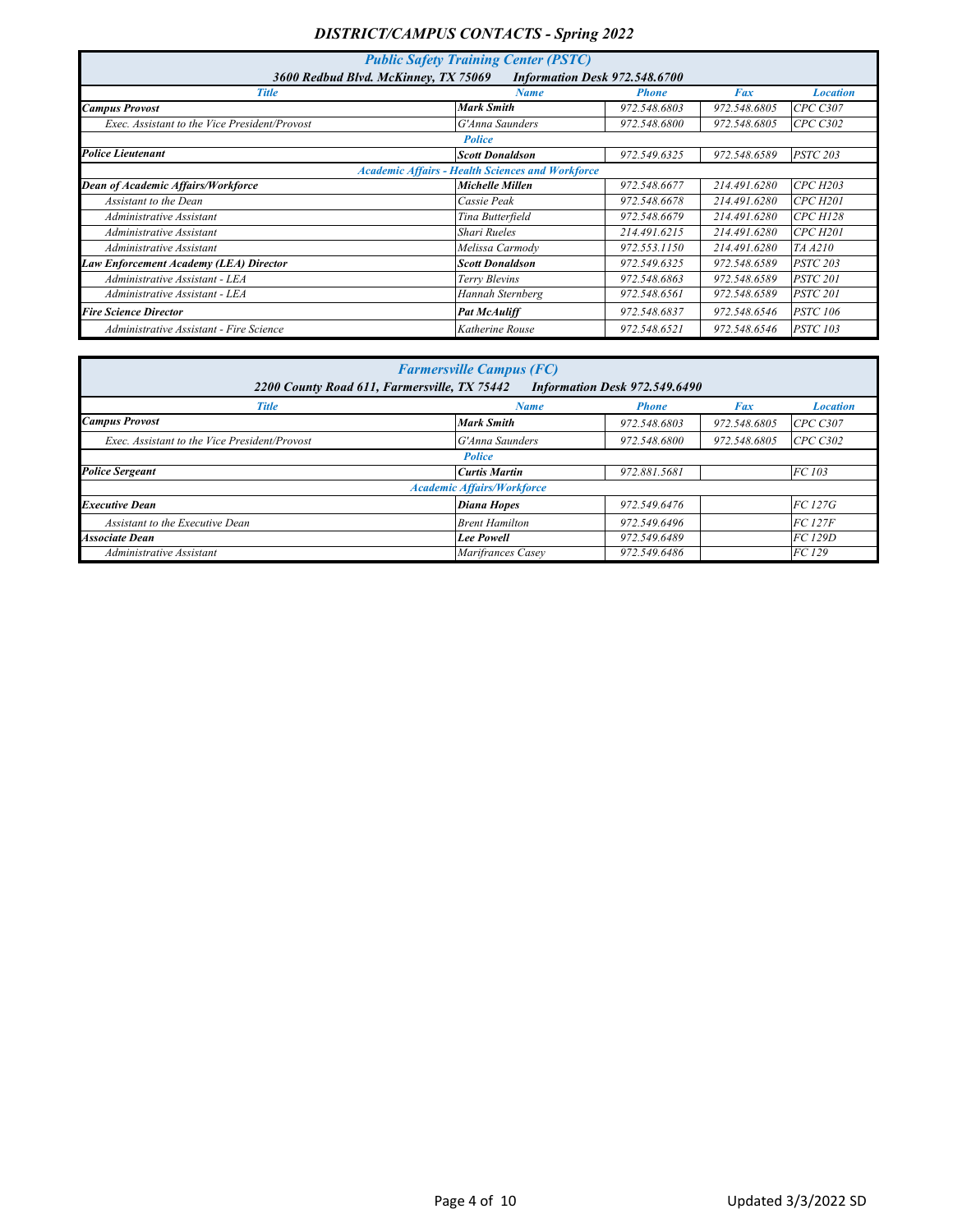| <b>Frisco Campus (PRC)</b>                                                                                                                    |                                                                                   |                               |              |                        |  |
|-----------------------------------------------------------------------------------------------------------------------------------------------|-----------------------------------------------------------------------------------|-------------------------------|--------------|------------------------|--|
| 9700 Wade Boulevard, Frisco, TX 75035                                                                                                         |                                                                                   | Information Desk 972.377.1790 |              |                        |  |
| <b>Title</b>                                                                                                                                  | <b>Name</b>                                                                       | <b>Phone</b>                  | Fax          | <b>Location</b>        |  |
| <b>Campus Provost</b>                                                                                                                         | <b>Craig Leverette</b>                                                            | 972.377.1551                  | 972.377.3226 | <b>PRC J235</b>        |  |
| Exec. Assistant to the Vice President/Provost                                                                                                 | Renée Long                                                                        | 972.377.1550                  | 972.377.3226 | <b>PRC J230</b>        |  |
| <b>Police Sergeant (1st Shift)</b>                                                                                                            | <b>Police</b>                                                                     |                               |              |                        |  |
| <b>Police Sergeant (2nd Shift)</b>                                                                                                            | <b>Warren McNurlen</b>                                                            | 972.377.1661<br>972.377.1661  |              | PRC LH179<br>PRC LH179 |  |
|                                                                                                                                               | <b>Brittany Lemalu</b>                                                            |                               |              |                        |  |
| Dean of Academic Affairs/Workforce                                                                                                            | Academic Affairs - Technology, Engineering, and Workforce<br><b>Brenden Mesch</b> | 469.365.1902                  | 469.365.1901 | <b>PRC U106</b>        |  |
| Assistant to the Dean                                                                                                                         | Angela Klewicki                                                                   | 469.365.1900                  | 469.365.1901 | <b>PRC U106</b>        |  |
| Administrative Assistant                                                                                                                      | Kelly Alvarez                                                                     | 469.365.1903                  | 972.377.1751 | <b>PRC H245</b>        |  |
| Administrative Assistant                                                                                                                      | Nick Tafacory                                                                     | 972.377.1030                  | 469.365.1901 | IT 312                 |  |
| Administrative Assistant - Event Coordinator                                                                                                  | Grace Fox                                                                         | 972.377.1501                  | 469.365.1901 | <b>PRC H210</b>        |  |
| Associate Dean - BCIS, COSC, CPMT, GISC, IMED, INEW, ITCC, ITMT,                                                                              |                                                                                   |                               |              |                        |  |
| ITNW, ITSC, ITSE, ITSW                                                                                                                        | <b>David Lipe</b>                                                                 | 972.377.1029                  | 469.365.1901 | IT 312B                |  |
| Associate Dean - ACNT, ARTV, BMGT, BOSS, CHEF, CRIJ, FITT, FLMC,<br>GAME, HAMG, IFWA, LGLA, LMGT, PSTR, RECL, RECT, RELE, RSTO,<br>RTVB, TRVM | Andrea Szlachtowski                                                               | 972.377.1672                  | 972.377.1751 | <b>PRC H244</b>        |  |
| Associate Dean - ACCT, BUSI, ECON, DMATH, MATH                                                                                                | <b>Catherine Thurman</b>                                                          | 972.377.1096                  | 469.365.1901 | <b>PRC H246</b>        |  |
| <b>Director, Workforce Cybersecurity Programs</b>                                                                                             | Ervin Frenzel                                                                     | 469.365.1936                  | 469.365.1901 | IT 312C                |  |
| Manager, Math Lab                                                                                                                             | Margaret Woldu                                                                    | 972.377.1083                  | 972.377.1527 | <b>PRC F148</b>        |  |
|                                                                                                                                               | <b>Academic Affairs</b>                                                           |                               |              |                        |  |
| <b>Dean of Academic Affairs</b>                                                                                                               | <b>Dawn Richardson</b>                                                            | 972.377.1015                  | 972.377.1718 | PRC LH106              |  |
| Assistant to the Dean                                                                                                                         | Ashley McGee                                                                      | 972.377.1016                  | 972.377.1718 | PRC LH106              |  |
| Administrative Assistant                                                                                                                      | <b>Vacant</b>                                                                     | 972.377.1078                  | 972.377.1718 | $PRC$ $F135B$          |  |
| Administrative Assistant                                                                                                                      | Laurie Tonian                                                                     | 972.377.1006                  | 972.377.1727 | <b>PRC J140</b>        |  |
| Administrative Assistant                                                                                                                      | Melissa Moses                                                                     | 972.377.1705                  | 972.377.1727 | <b>PRC J140</b>        |  |
| Associate Dean - ARTS, COMM, DANC, ENGL, FRLN, HUMA, INRW,<br>MUSI, PHIL, PHTC                                                                | Aaron West                                                                        | 972.377.1031                  | 972.377.1727 | <b>PRC J144</b>        |  |
| Associate Dean - ANTH, GEOG, HIST, GOVT, PSYC, SPCH, SOCI                                                                                     | Meredith Martin                                                                   | 972.377.1032                  | 972.377.1727 | <b>PRC J142</b>        |  |
| Associate Dean- BIOL, ENVR, CHEM, GEOL, KINE, PHYS                                                                                            | <b>Melanie Yates</b>                                                              | 972.377.1072                  | 972.377.1727 | <b>PRC J140A</b>       |  |
| <b>Collegiate Academy Director</b>                                                                                                            | Tonya Cooper                                                                      | 972.377.1087                  |              | PRC L213 A             |  |
| Manager, Science Labs                                                                                                                         | Melody Holmes                                                                     | 972.377.1624                  |              | PRC J223 A             |  |
| Manager, Writing Center                                                                                                                       | Monica Davenport                                                                  | 972.377.1080                  | 972.377.1718 | PRC LH141              |  |
|                                                                                                                                               | <b>Honors Institute</b>                                                           |                               |              |                        |  |
| <b>Director of Honors Institute - Frisco</b>                                                                                                  | Lauryn Angel                                                                      | 469.365.1842                  | 972.377.1727 | PRCF135A               |  |
|                                                                                                                                               | <b>Student and Enrollment Services</b>                                            |                               |              |                        |  |
| <b>Dean of Student and Enrollment Services</b>                                                                                                | De'Aira Holloway                                                                  | 972.881.5741                  | 972.377.1784 | $PRC$ $F136B$          |  |
| Assistant to the Dean                                                                                                                         | LeAnne Person                                                                     | 972.881.5902                  | 972.377.1784 | <b>PRC F136 C</b>      |  |
| <b>Associate Dean of Students - Frisco</b>                                                                                                    | Cheri Jack                                                                        | 972.548.6771                  | 972-548-6606 | <b>PRC F127</b>        |  |
| <b>Associate Dean of Student and Enrollment Services</b>                                                                                      | <b>Bill Horstman</b>                                                              | 972.377.1077                  | 972.377.1784 | <b>PRC F128</b>        |  |
| <b>Director Business and Community Outreach</b>                                                                                               | <b>Terry Hockenbrough</b>                                                         | 972.881.5900                  | 972.377.1784 | <b>PRC F119</b>        |  |
| <b>Student Engagement Specialist</b>                                                                                                          | <i><b>Suzette Clement</b></i>                                                     | 469.365.1970                  | 972.377.1784 | <i>PRC F109</i>        |  |
| Associate Registrar                                                                                                                           | Nicholas Medina                                                                   | 972.377.1082                  | 972.377.1723 | <b>PRC F109 B</b>      |  |
| <b>ACCESS Advisor</b>                                                                                                                         | Amy Weilert                                                                       | 972.881.5950                  | 972.377.1527 | <b>PRC F144</b>        |  |
| <b>ACCESS Advisor</b>                                                                                                                         | Benson Kinyanjui                                                                  | 972.377.1785                  | 972.377.1527 | <b>PRC F144</b>        |  |
| <b>Counseling Services</b>                                                                                                                    | Carissa Cullumber                                                                 | 972.377.1671                  | 972.881.5688 | <b>PRC F144</b>        |  |
| <b>Counseling Services</b>                                                                                                                    | <b>Brittanie Gray</b>                                                             | 972.548.6615                  | 972.881.5688 | <b>PRC F144</b>        |  |
| Manager, Financial Aid                                                                                                                        | Kristin Carpenter                                                                 | 214-491-6244                  | 972.377.1611 | <b>PRC F109 E</b>      |  |
| Supervisor, Testing Center                                                                                                                    | Natarsha Hall                                                                     | 972.377.1523                  | 972.377.1525 | <b>PRC F209</b>        |  |
| Manager, Campus Career Center                                                                                                                 | Adam Clawson                                                                      | 972.881.5194                  | 972.881.5618 | <b>CYC 100B</b>        |  |
| Manager, Fitness Lab                                                                                                                          | Connie Eubanks                                                                    | 972.377.1754                  | 972.377.1783 | PRC A106               |  |
| <b>Other Collin College Contacts</b>                                                                                                          |                                                                                   |                               |              |                        |  |
| <b>Faculty Council President</b>                                                                                                              | <b>Roger Ward</b>                                                                 | 972.516.5026                  |              | <b>SCC B115A</b>       |  |
| Council on Excellence - Chair                                                                                                                 | Mary Weis                                                                         | 972.881.5725                  |              | CPC C200A              |  |
| Council on Excellence - Accountant                                                                                                            | Paula Miller                                                                      | 972.881.5179                  | 972.881.5629 | <b>SCC K229</b>        |  |
| <b>All Staff Council</b>                                                                                                                      | <b>Gen Northup</b>                                                                | 972.758.3852                  | 972.985.3778 | <b>CHEC 344</b>        |  |
|                                                                                                                                               | <b>Weekend College</b>                                                            |                               |              |                        |  |
| Dean of Evening & Weekend College                                                                                                             | <b>Gaye Cooksey</b>                                                               | 972.881.1808                  | 972.881.5702 | PRC J233               |  |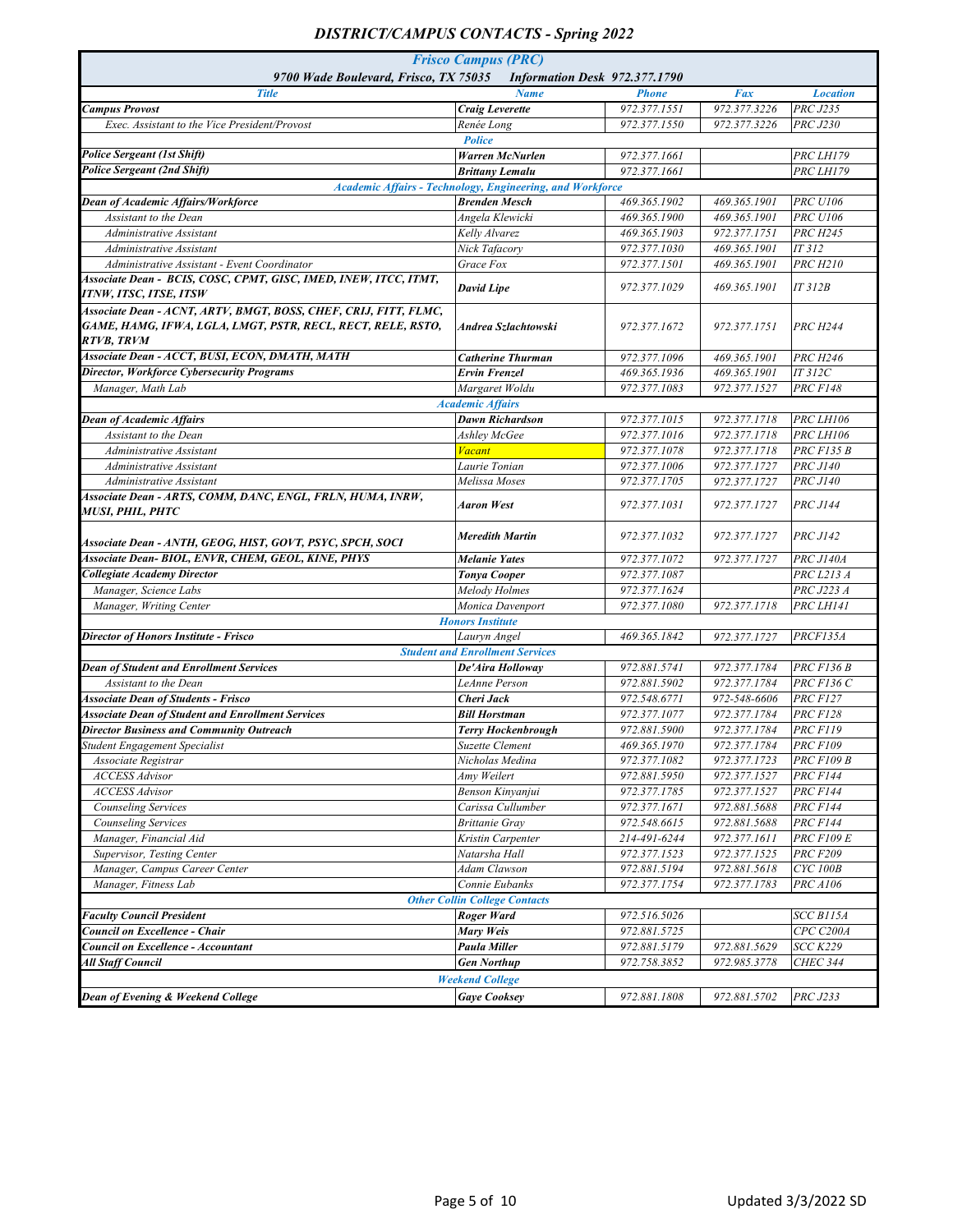| <b>Celina Campus (CC)</b>                                               |                                        |              |              |                 |  |  |
|-------------------------------------------------------------------------|----------------------------------------|--------------|--------------|-----------------|--|--|
| 2505 Kinship Parkway, Celina, TX 75009<br>Information Desk 469.905.3590 |                                        |              |              |                 |  |  |
| <b>Title</b>                                                            | <b>Name</b>                            | <b>Phone</b> | Fax          | <b>Location</b> |  |  |
| <b>Campus Provost</b>                                                   | <b>Craig Leverette</b>                 | 972.377.1551 | 972.377.3226 | <b>PRC J235</b> |  |  |
| Exec. Assistant to the Vice President/Provost                           | Renée Long                             | 972.377.1550 | 972.377.3226 | <b>PRC J230</b> |  |  |
|                                                                         | <b>Police</b>                          |              |              |                 |  |  |
| <b>Police Sergeant (1st Shift)</b>                                      | <b>Darin Davis</b>                     | 469.905.3596 |              | 129             |  |  |
| <b>Police Sergeant (2nd Shift)</b>                                      | <b>Vacant</b>                          | 469.905.3596 |              | 129             |  |  |
|                                                                         | <b>Academic Affairs/Workforce</b>      |              |              |                 |  |  |
| <b>Executive Dean</b>                                                   | <b>Brenda Carter</b>                   | 469.365.1988 |              | 302D            |  |  |
| Assistant to the Executive Dean                                         | Stacey Quesenberry                     | 469.905.3572 | 469.905.3533 | 302             |  |  |
| Administrative Assistant                                                | <b>Tammy Pitts</b>                     | 469.905.3585 |              | 302             |  |  |
| <b>Associate Dean of Academic Affairs/Workforce</b>                     | <b>Lisa Forrester</b>                  | 469.905.3573 |              | 302E            |  |  |
|                                                                         | <b>Student and Enrollment Services</b> |              |              |                 |  |  |
| <b>Dean of Student and Enrollment Services</b>                          | De'Aira Holloway                       | 972.881.5741 | 972.377.1784 | $PRC$ $F136B$   |  |  |
| <b>Associate Dean of Student and Enrollment Services</b>                | Pamela Lee                             | 469.905.3535 |              | CC 103H         |  |  |
| Supervisor, Testing Center                                              | Artorias Earlev                        | 469.905.3553 |              | $CC$ 125        |  |  |
| Manager, Campus Career Center                                           | Megan Namayi                           | 469.905.3548 |              | CC 121          |  |  |

| <i>iCollin Virtual Campus</i>   |                    |              |                 |  |
|---------------------------------|--------------------|--------------|-----------------|--|
| <b>Executive Dean</b>           | <b>Sarah Lee</b>   | 972.549.6417 | SCC B201A       |  |
| Assistant to the Executive Dean | Gary Goldgar       | 972.549.6418 | SCC B201        |  |
| <b>Associate Dean</b>           | <b>Jill Nugent</b> | 972.549.6494 | <b>SCC C153</b> |  |
| Administrative Assistant        | Andrea Stoglin     | 972.549.6414 | <b>SCC C152</b> |  |
| Program Coach                   | David Urbina       | 972.549.6449 | <b>SCC C156</b> |  |
| Program Coach                   | Jeremy Walker      | 972.549.6491 | <b>SCC C155</b> |  |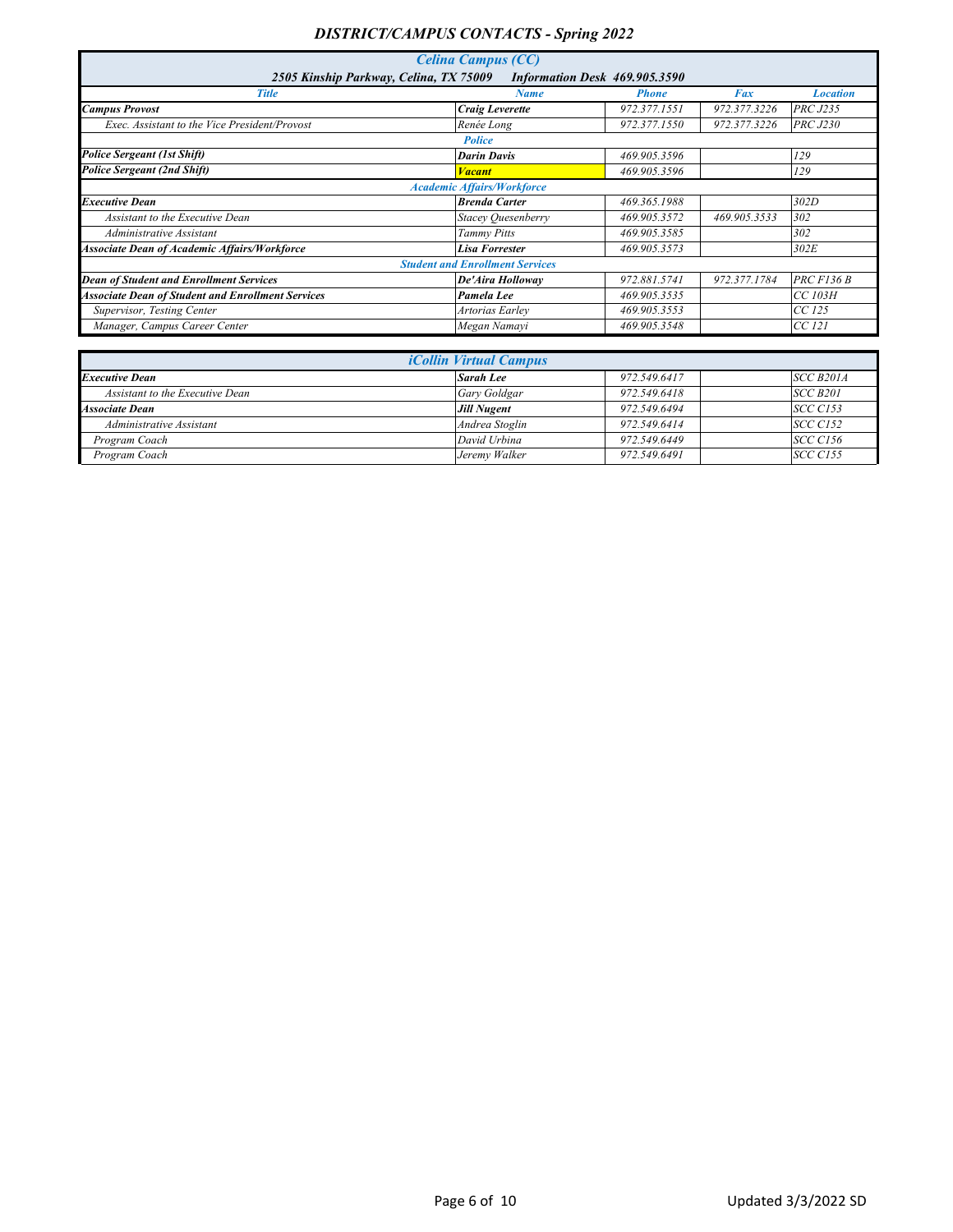| <b>Plano Campus (SCC)</b><br>2800 E. Spring Creek Parkway, Plano, TX 75074<br>Information Desk 972.881.5790 |                                                                                 |              |              |                   |  |
|-------------------------------------------------------------------------------------------------------------|---------------------------------------------------------------------------------|--------------|--------------|-------------------|--|
| <b>Title</b>                                                                                                | <b>Name</b>                                                                     | <b>Phone</b> | Fax          | <b>Location</b>   |  |
| <b>Campus Provost</b>                                                                                       | <b>Mary Barnes-Tilley</b>                                                       | 972.881.5771 | 972.881.5702 | <b>SCC G228</b>   |  |
| Executive Assistant to the Vice President/Provost                                                           | Kelly Rossato                                                                   | 972.881.5770 | 972.881.5702 | <b>SCC G227</b>   |  |
|                                                                                                             | <b>Police</b>                                                                   |              |              |                   |  |
| <b>Police Sergeant (1st Shift)</b>                                                                          | <b>Bobby McCoy</b>                                                              | 469.365.1996 |              | <b>SCC K127</b>   |  |
| <b>Police Sergeant (2nd Shift)</b>                                                                          | <b>David Beideck</b>                                                            | 469.365.1998 |              | <b>SCC K127</b>   |  |
|                                                                                                             | <b>Academic Affairs - Business, Communications, Humanities, Social Sciences</b> |              |              |                   |  |
| <b>Dean of Academic Affairs</b>                                                                             | Meredith Wang                                                                   | 972.881.5794 | 972.881.5629 | <b>SCC B241</b>   |  |
| Assistant to the Dean                                                                                       | <b>Susan Mathews</b>                                                            | 972.516.5081 | 972.881.5629 | <b>SCC B240</b>   |  |
| Administrative Assistant                                                                                    | Linda Salazar-Mova                                                              | 972.881.5876 | 972.881.5629 | <b>SCC A218</b>   |  |
| Administrative Assistant for CSCE                                                                           | Deborah Hall                                                                    | 972.881.5927 | 972.516.5065 | <b>SCC F102</b>   |  |
| Administrative Assistant                                                                                    | Rachel Walker                                                                   | 972.881.5603 | 972.881.5629 | <b>SCC B189</b>   |  |
| Associate Dean - ACCT, BUSI, ECON, FRLN, HUMA, SPCH, COMM,<br><b>HRPO</b>                                   | <b>Regina Hughes</b>                                                            | 972.578.5586 | 972.881.5629 | <b>SCC B194</b>   |  |
| <b>Associate Dean - PHIL, ENGL, INRW</b>                                                                    | <b>Kelly Andrews</b>                                                            | 972.881.5640 | 972.881.5629 | <b>SCC A220</b>   |  |
| Interim Associate Dean - DMATH, ESL, ASL, IEP, MKRG                                                         | Mark Fischer                                                                    | 972.516.5057 | 972.881.5629 | <b>SCC B193</b>   |  |
| Writing Center Manager                                                                                      | Rebecka Scott                                                                   | 972.881.5844 | 972.881.5629 | <b>SCC D205</b>   |  |
|                                                                                                             | <b>Academic Affairs - Fine Arts and Child Development</b>                       |              |              |                   |  |
| <b>Dean of Academic Affairs/Workforce</b>                                                                   | Lupita Murillo-Tinnen                                                           | 972.881.5807 | 972.881.5103 | <b>SCC A177 A</b> |  |
| Assistant to the Dean                                                                                       | Cindy Duffer                                                                    | 972.881.5162 | 972.881.5103 | <b>SCC A177</b>   |  |
| Administrative Assistant                                                                                    | Cindy Steltzlen                                                                 | 972.881.5106 | 972.881.5103 | <b>SCC K102</b>   |  |
| Associate Dean - CMUS, CDES, DRAM, DANC, MUSI,                                                              | <b>David Tercero</b>                                                            | 972.881.5636 | 972.881.5103 | <b>SCC K106</b>   |  |
| Interim Associate Dean - ARTS, CDEC, EDUC, PHOT, WELD                                                       | Alexis Bohanna                                                                  | 972.881.5645 | 972.881.5103 | <b>SCC K105</b>   |  |
| Child Development Lab                                                                                       | Barbara Batista                                                                 | 972.881.5938 |              | <b>SCC B175</b>   |  |
|                                                                                                             | <b>Academic Affairs - Sciences</b>                                              |              |              |                   |  |
| <b>Dean of Academic Affairs</b>                                                                             | <b>Kristen Streater</b>                                                         | 972.881.5891 | 972.881.5619 | <b>SCC F131</b>   |  |
| Assistant to the Dean                                                                                       | J'Anna Mann                                                                     | 972.881.5881 | 972.881.5619 | <b>SCC F135</b>   |  |
| Administrative Assistant                                                                                    | Diane Kendall                                                                   | 972.881.5859 | 972.881.5619 | <b>SCC J112</b>   |  |
| Director Collegiate Academics, PISD                                                                         | Lindsay Moore                                                                   | 972.881.5776 | 972.881.5103 | SCC J112B         |  |
|                                                                                                             |                                                                                 |              |              |                   |  |
| Associate Dean - ANTH, BIOL, BITC, CHEM, KINE, SOCI, SOCW                                                   | <b>Traci Ramsey</b>                                                             | 972.578.5552 | 972.881.5619 | <b>SCC J113 A</b> |  |
| <b>Associate Dean - GOVT, HIST, PSYC</b>                                                                    | Chaelle O'Quin                                                                  | 972.881.5142 | 972.881.5619 | <b>SCC J113 A</b> |  |
| Associate Dean - ENVR, GEOL, MATH, PHYS                                                                     | <b>Gwen Weatherford</b>                                                         | 972.578.5518 | 972.881.5619 | <b>SCC J112 A</b> |  |
|                                                                                                             | <b>Weekend College</b>                                                          |              |              |                   |  |
| <b>Director - Weekend College</b>                                                                           | <b>Brian Lenhart</b>                                                            | 972.881.5801 | 972.881.5702 | <b>SCC G227</b>   |  |
|                                                                                                             | <b>Honors Institute</b>                                                         |              |              |                   |  |
| <b>Director of Honors Institute- SCC</b>                                                                    | <b>Michael Latham</b>                                                           | 972.516.5003 | 972.881.5629 | <b>SCC F103</b>   |  |
|                                                                                                             | <b>Student and Enrollment Services</b>                                          |              |              |                   |  |
| Dean of Student and Enrollment Services - SCC                                                               | <b>Kirk Lee</b>                                                                 | 972.377.1793 | 972.516.5013 | <b>SCC G138</b>   |  |
| Assistant to the Dean                                                                                       | Mary Johnson                                                                    | 972.377.1595 | 972.516.5013 | <b>SCC G139</b>   |  |
| Supervisor, Testing Center                                                                                  | Mimi Teklay                                                                     | 972.881.5197 | 972.881.5193 | <b>SCC J232</b>   |  |
| <b>Associate Dean of Access and Counseling</b>                                                              | <b>Matt Geracie</b>                                                             | 972.881.5779 | 972.881.5688 | <b>SCC D136</b>   |  |
| <b>Director of Access</b>                                                                                   | Marilyn Harren                                                                  | 972.881.5713 | 972.881.5896 | $SCC$ $D150$      |  |
| Counseling Services Assistant                                                                               | Colleen Reilly                                                                  | 972.881.5126 | 972.881.5688 | <b>SCC D134</b>   |  |
| <b>ACCESS Dual Credit Advisor</b>                                                                           | Melissa Solomon                                                                 | 972.881.5128 | 972.881.5896 | <b>SCC D140</b>   |  |
| Associate Dean of Students - SCC                                                                            | Carie Dippel                                                                    | 214.491.6222 | 972.881.5953 | <b>SCC G1301</b>  |  |
| Student Conduct Officer                                                                                     | <b>Vacant</b>                                                                   | 972.578.5561 | 972.881.5953 | <b>SCC D129</b>   |  |
| <b>Associate Dean of Student and Enrollment Services</b>                                                    | <b>Caryn Hawkins</b>                                                            | 972.881.5926 | 972.881.5175 | <b>SCC G114</b>   |  |
| <b>Student Enrollment Specialist</b>                                                                        | Aasha Tyagi                                                                     | 972.881.5849 | 972.516.5013 | <b>SCC G103</b>   |  |
| <b>Associate Dean of Student and Enrollment Services</b>                                                    | <b>Torrey West</b>                                                              | 972.377.1618 | 972.881.5953 | $SCC$ $D131$      |  |
| Associate Registrar                                                                                         | Kim Whitlock                                                                    | 972.377.1782 | 972.881.5175 | <b>SCC G119</b>   |  |
| Associate Registrar                                                                                         | Debbie Dunn                                                                     | 972.881.5732 | 972.881.5175 | <b>SCC G120</b>   |  |
| Assistant Director, Student Engagement                                                                      | Stephen Rogers                                                                  | 972.881.5787 | 972.516.5084 | <b>SCC F126</b>   |  |
| Assistant Director, Financial Aid & Veteran Services                                                        | Arianna Gray                                                                    | 972-881-5786 | 972-881-5118 | <b>SCC D109</b>   |  |
| Manager, Financial Aid & Veteran Services                                                                   |                                                                                 |              |              |                   |  |
|                                                                                                             | Ana Chavez                                                                      | 972.548.6529 | 972.881.5118 | <b>SCC G125</b>   |  |
| Manager, Student Answers Center (Call Center)                                                               | Amy Ahlas                                                                       | 972-881-5408 | 972-881-5118 | SCC BB215         |  |
|                                                                                                             | <b>Athletics (District-wide)</b>                                                |              |              |                   |  |
| <b>Athletic Director</b>                                                                                    | <b>Albert Tezeno</b>                                                            | 972.599.3151 | 972.599.3149 | <b>CHEC 453</b>   |  |
| Assistant to the Vice President - Athletics                                                                 | Debbie Burrow                                                                   | 972.516.5025 |              | <b>SCC D128</b>   |  |
| <b>Associate Dean- Athletics/Intramurals</b>                                                                | <b>Torrey West</b>                                                              | 972.377.1618 |              | <b>SCC D131</b>   |  |
| Tennis Coach, Fitness Manager, Director of Intramurals                                                      | <b>Charity Andrews</b>                                                          | 972.377.1755 |              | <b>SCC A104</b>   |  |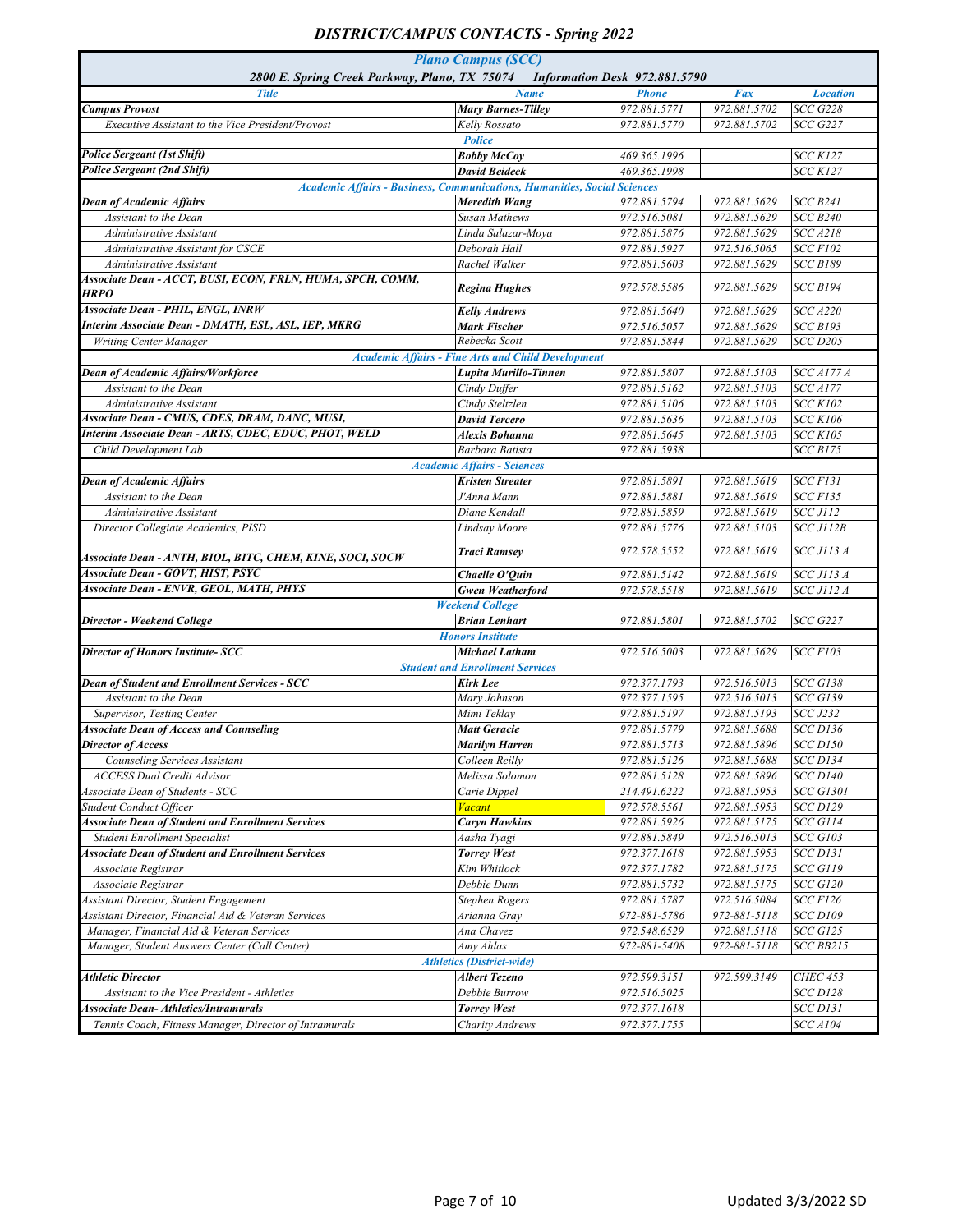| <b>Technical Campus - Allen (TA)</b>                                      |                                                           |              |              |                  |  |  |
|---------------------------------------------------------------------------|-----------------------------------------------------------|--------------|--------------|------------------|--|--|
| 2550 Bending Branch Way, Allen, TX 75013<br>Information Desk 972.553.1290 |                                                           |              |              |                  |  |  |
| <b>Title</b>                                                              | <b>Name</b>                                               | <b>Phone</b> | Fax          | <b>Location</b>  |  |  |
| <b>Campus Provost</b>                                                     | <b>Bill King</b>                                          | 972.553.1112 |              | TA A202A         |  |  |
| Executive Assistant to the Vice President/Provost                         | Jinger Peeples                                            | 972.553.1111 |              | TA A202          |  |  |
|                                                                           | <b>Police</b>                                             |              |              |                  |  |  |
| <b>Police Sergeant (1st Shift)</b>                                        | <b>Harlan Thompson</b>                                    | 972.378.8334 |              | TA C010          |  |  |
| <b>Police Sergeant (2nd Shift)</b>                                        | <b>David Mills</b>                                        | 972.553.1133 |              | TA C010          |  |  |
|                                                                           | Academic Affairs - Technology, Engineering, and Workforce |              |              |                  |  |  |
| Dean of Academic Affairs/Workforce                                        | <b>Michael Coffman</b>                                    | 972.553.1168 |              | TA A201A         |  |  |
| Assistant to the Dean                                                     | Nancy Huff                                                | 972.553.1166 |              | TA A201          |  |  |
| Administrative Assistant                                                  | Laura Varnell                                             | 972.553.1167 |              | TA A201          |  |  |
| <b>Director Automotive and Collision Repair (Interim)</b>                 | Elias Alba                                                | 972.599.3157 |              | TA D213A         |  |  |
| <b>Director Construction Programs</b>                                     | <b>Craig Johnson</b>                                      | 469.365.1908 |              | TA C212A         |  |  |
| <b>Director Engineering Programs</b>                                      | <b>Tripat Baweja</b>                                      | 972.553.1183 |              | <b>TA B216F</b>  |  |  |
| <b>Director HVAC and Welding Programs</b>                                 | <b>Brian Sanders</b>                                      | 469.365.1832 |              | TA B219A         |  |  |
| <b>Dean of Academic Affairs/Workforce</b>                                 | <b>Amy Gainer</b>                                         | 972.553.1100 | 972.553.1172 | TA A006J         |  |  |
| Assistant to the Dean                                                     | <b>Becky Hessing</b>                                      | 972.553.1151 | 972.553.1172 | TA A006          |  |  |
| Administrative Assistant                                                  | <b>Vacant</b>                                             | 972.553.1152 | 972.553.1172 | TA A006          |  |  |
| <b>Associate Dean</b>                                                     | Rachel Bzostek Walker                                     | 972.553.1109 | 972.553.1172 | <b>TA A006H</b>  |  |  |
| Center for Academic Assistance                                            | Jennifer Solomon                                          | 972.553.1134 |              | TA A280          |  |  |
| Library Branch Manager                                                    | Rebekah Lee                                               | 972.553.1136 |              | TA A290          |  |  |
| Science Lab Manager                                                       | Rajan Rijal                                               | 972.553.1140 | 972.553.1172 | <b>TA A006C</b>  |  |  |
|                                                                           | <b>Academic Affairs - Health Sciences and Workforce</b>   |              |              |                  |  |  |
| Dean of Academic Affairs/Workforce                                        | Michelle Millen                                           | 972.548.6677 | 214.491.6280 | <b>CPC H203</b>  |  |  |
| Administrative Assistant                                                  | Melissa Carmodv                                           | 972.553.1150 | 214.491.6280 | TA A210          |  |  |
| <b>Director Health Professions</b>                                        | Julia Westcott                                            | 214.491.6253 | 214.491.6280 | TA A210J         |  |  |
| <b>Director Medical Assisting</b>                                         | <b>Leon Deutsch</b>                                       | 972.548.6404 | 214.491.6280 | TA A210K         |  |  |
| <b>Director Pharmacy Technician</b>                                       | <b>Hatem Aboalam</b>                                      | 972.549.6393 | 214.491.6280 | <b>TA A210F</b>  |  |  |
| <b>Director Physical Therapy Assistant</b>                                | Michael Cox                                               | 972.549.6319 | 214.491.6280 | TA A210G         |  |  |
| <b>Director of LVN Program</b>                                            | <b>Jane Lopes</b>                                         | 972.548.6875 | 972.548.6722 | CPC H314         |  |  |
|                                                                           | <b>P-12 Partnerships</b>                                  |              |              |                  |  |  |
| <b>Associate VP for P-12 Partnerships</b>                                 | <b>Raul Martinez</b>                                      | 972.985.3725 |              | <b>TA A006G</b>  |  |  |
| Administrative Assistant for P-12 Partnerships                            | Anabel Becerril                                           | 972.553.1114 |              | TA A004          |  |  |
| <b>Associate Dean of P-12 Partnerships</b>                                | <b>Shawna Chamberlin</b>                                  | 972.377.1505 |              | TA A004A         |  |  |
| Administrative Assistant for P-12 Partnerships                            | Alvssa Moore                                              | 972.377.1503 |              | TA A004          |  |  |
|                                                                           | <b>Student and Enrollment Services</b>                    |              |              |                  |  |  |
| <b>Associate Dean of Students - Tech</b>                                  | <b>Amy Throop</b>                                         | 972.553.1165 |              | TA A130A         |  |  |
| <b>Associate Dean of Student and Enrollment Services</b>                  | <b>Gregory Forge</b>                                      | 972-553-1164 |              | TA 110 C         |  |  |
| Assistant to the Dean                                                     | Niraida Soto                                              | 972.553.1219 |              | TA 110 A         |  |  |
| Assistant Director, Financial Aid & Veteran Services                      | Kerry Thompson                                            | 972-553-1116 |              | <b>TA A110 F</b> |  |  |
| Manager, Financial Aid & Veteran Services                                 | Melisa Cotton                                             | 972.599.3181 |              | TA A102C         |  |  |
| Supervisor, Testing Center                                                | Christi Cho                                               | 972-553-1149 |              | TA A101 C        |  |  |
| Manager, Campus Career Center                                             | Jessica Elder                                             | 972-553-1283 |              | TA A112 D        |  |  |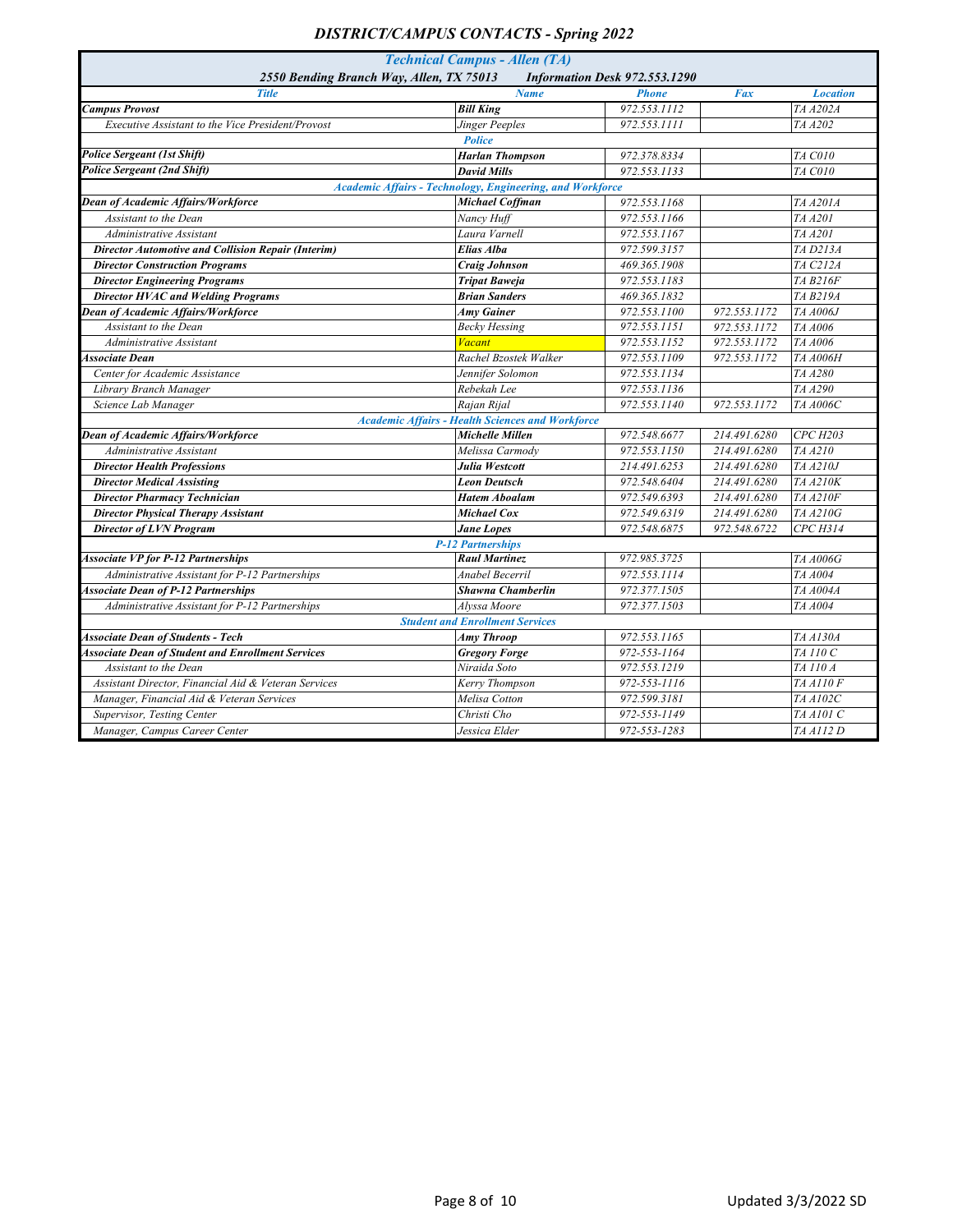| 4800 Preston Park Boulevard, Plano, TX 75093<br>Information Desk 972.985.3790<br><b>Title</b><br><b>Name</b><br><b>Phone</b><br>Fax<br><b>Location</b><br><b>Campus Provost</b><br><b>Bill King</b><br>972.553.1112<br>TA A202A<br>Executive Assistant to the Vice President/Provost<br>Jinger Peeples<br>972.553.1111<br>TA A202<br>972.985.3727<br><b>Karen Musa</b><br>469.365.1961<br>CYC 430 C<br>Executive Dean<br>Jan Clark<br>CYC 430<br>Assistant to the Dean<br>469.365.1962<br>972.985.3727<br><b>Police</b><br>Police Officer (1st Shift)<br>CYC 125<br>972.599.3195<br><b>Sak Yamfang</b><br><b>Police Officer (2nd Shift)</b><br><b>Janice Vanover</b><br>972.599.3195<br>CYC 125<br><b>Corporate College</b><br>COO, Corporate College<br><b>Roger Widmer</b><br>972.985.3741<br>972.985.3727<br>$CYC$ 430 B<br><b>Business Development Manager</b><br>Tom Turci<br>972.985.6389<br>CYC 425 A<br><b>Business Development Representative</b><br>972.985.3727<br>CYC 430 G<br>Jana Nixon<br>972.599.3188<br><b>Workforce and Professional Development</b><br>Program Manager, Seniors Active in Learning<br>CYC 116<br>Sherry Scamardo<br>972.985.3788<br>972.985.3765<br>Assistant Director, Workforce CE and Prof Dev<br>$\overline{CYC}$ 104 D<br>John Byers<br>972.985.3753<br>972.985.3765<br>Assistant Director, Workforce CE and Prof Dev<br>972.985.3765<br>CYC 104 G<br>Jeanne Johnson<br>972.985.3758<br>Program Manager, Continuing Education<br>Russel Braga<br>972.758.3888<br>972.985.3765<br>CYC 104 C<br><b>Small Business Development Center</b><br><b>Director Small Business Development Center</b><br>CYC 114 A<br>Marta Frey<br>972.985.3771<br>972.985.3775<br>CYC 114<br>972.985.3770<br>972.985.3775<br>Administrative Assistant for SBDC<br><b>Betsy Colter</b><br>Senior Business Advisor<br>972.985.3775<br><b>CYC</b> 114C<br>Alex Plotkin<br>972.985.3774<br>972.985.3773<br>972.985.3775<br><b>CYC</b> 114E<br><b>Business Advisor</b><br>Michael McClinton<br>Karen Raymond<br>972.985.3772<br>972.985.3775<br><b>CYC</b> 114B<br><b>Business Advisor</b><br><b>Steve Shalosky</b><br>972.985.3774<br>972.985.3775<br><b>CYC</b> 114C<br><b>Business Advisor</b><br><b>Student and Enrollment Services</b><br>Coordinator, CE Workforce Admissions<br>972.985.3723<br><b>CYC</b> 101B<br><b>Tammy Brown</b><br>972.377.1510<br>College and Career Counselor<br>972.985.3723<br><b>CYC</b> 101B<br>Cherry Brown<br>972.985.3752<br>Manager Campus Career Center<br><b>Adam Clawson</b><br>972.881.5194<br>972.881.5618<br><b>CYC</b> 100B<br><b>Grants Management</b><br>Director, Workforce/Economic Development<br>CYC 420 D<br><b>Natalie Greenwell</b><br>972.985.3768<br>CYC 420<br>Kim Cubbage<br>972.985.3742<br>Administrative Assistant<br>CYC 420<br>Andrea Jones<br>972.599.3130<br>Grants Assistant<br>$CYC$ 420 B<br>972.985.3733<br><b>Assistant Director</b><br>Laura Henry |                               |  |  |
|---------------------------------------------------------------------------------------------------------------------------------------------------------------------------------------------------------------------------------------------------------------------------------------------------------------------------------------------------------------------------------------------------------------------------------------------------------------------------------------------------------------------------------------------------------------------------------------------------------------------------------------------------------------------------------------------------------------------------------------------------------------------------------------------------------------------------------------------------------------------------------------------------------------------------------------------------------------------------------------------------------------------------------------------------------------------------------------------------------------------------------------------------------------------------------------------------------------------------------------------------------------------------------------------------------------------------------------------------------------------------------------------------------------------------------------------------------------------------------------------------------------------------------------------------------------------------------------------------------------------------------------------------------------------------------------------------------------------------------------------------------------------------------------------------------------------------------------------------------------------------------------------------------------------------------------------------------------------------------------------------------------------------------------------------------------------------------------------------------------------------------------------------------------------------------------------------------------------------------------------------------------------------------------------------------------------------------------------------------------------------------------------------------------------------------------------------------------------------------------------------------------------------------------------------------------------------------------------------------------------------------------------------------------------------------------------------------------------------------------------------------------------------------------------------------------------------------------------------------------------------------------------------------------------------------------|-------------------------------|--|--|
|                                                                                                                                                                                                                                                                                                                                                                                                                                                                                                                                                                                                                                                                                                                                                                                                                                                                                                                                                                                                                                                                                                                                                                                                                                                                                                                                                                                                                                                                                                                                                                                                                                                                                                                                                                                                                                                                                                                                                                                                                                                                                                                                                                                                                                                                                                                                                                                                                                                                                                                                                                                                                                                                                                                                                                                                                                                                                                                                       | <b>Courtyard Center (CYC)</b> |  |  |
|                                                                                                                                                                                                                                                                                                                                                                                                                                                                                                                                                                                                                                                                                                                                                                                                                                                                                                                                                                                                                                                                                                                                                                                                                                                                                                                                                                                                                                                                                                                                                                                                                                                                                                                                                                                                                                                                                                                                                                                                                                                                                                                                                                                                                                                                                                                                                                                                                                                                                                                                                                                                                                                                                                                                                                                                                                                                                                                                       |                               |  |  |
|                                                                                                                                                                                                                                                                                                                                                                                                                                                                                                                                                                                                                                                                                                                                                                                                                                                                                                                                                                                                                                                                                                                                                                                                                                                                                                                                                                                                                                                                                                                                                                                                                                                                                                                                                                                                                                                                                                                                                                                                                                                                                                                                                                                                                                                                                                                                                                                                                                                                                                                                                                                                                                                                                                                                                                                                                                                                                                                                       |                               |  |  |
|                                                                                                                                                                                                                                                                                                                                                                                                                                                                                                                                                                                                                                                                                                                                                                                                                                                                                                                                                                                                                                                                                                                                                                                                                                                                                                                                                                                                                                                                                                                                                                                                                                                                                                                                                                                                                                                                                                                                                                                                                                                                                                                                                                                                                                                                                                                                                                                                                                                                                                                                                                                                                                                                                                                                                                                                                                                                                                                                       |                               |  |  |
|                                                                                                                                                                                                                                                                                                                                                                                                                                                                                                                                                                                                                                                                                                                                                                                                                                                                                                                                                                                                                                                                                                                                                                                                                                                                                                                                                                                                                                                                                                                                                                                                                                                                                                                                                                                                                                                                                                                                                                                                                                                                                                                                                                                                                                                                                                                                                                                                                                                                                                                                                                                                                                                                                                                                                                                                                                                                                                                                       |                               |  |  |
|                                                                                                                                                                                                                                                                                                                                                                                                                                                                                                                                                                                                                                                                                                                                                                                                                                                                                                                                                                                                                                                                                                                                                                                                                                                                                                                                                                                                                                                                                                                                                                                                                                                                                                                                                                                                                                                                                                                                                                                                                                                                                                                                                                                                                                                                                                                                                                                                                                                                                                                                                                                                                                                                                                                                                                                                                                                                                                                                       |                               |  |  |
|                                                                                                                                                                                                                                                                                                                                                                                                                                                                                                                                                                                                                                                                                                                                                                                                                                                                                                                                                                                                                                                                                                                                                                                                                                                                                                                                                                                                                                                                                                                                                                                                                                                                                                                                                                                                                                                                                                                                                                                                                                                                                                                                                                                                                                                                                                                                                                                                                                                                                                                                                                                                                                                                                                                                                                                                                                                                                                                                       |                               |  |  |
|                                                                                                                                                                                                                                                                                                                                                                                                                                                                                                                                                                                                                                                                                                                                                                                                                                                                                                                                                                                                                                                                                                                                                                                                                                                                                                                                                                                                                                                                                                                                                                                                                                                                                                                                                                                                                                                                                                                                                                                                                                                                                                                                                                                                                                                                                                                                                                                                                                                                                                                                                                                                                                                                                                                                                                                                                                                                                                                                       |                               |  |  |
|                                                                                                                                                                                                                                                                                                                                                                                                                                                                                                                                                                                                                                                                                                                                                                                                                                                                                                                                                                                                                                                                                                                                                                                                                                                                                                                                                                                                                                                                                                                                                                                                                                                                                                                                                                                                                                                                                                                                                                                                                                                                                                                                                                                                                                                                                                                                                                                                                                                                                                                                                                                                                                                                                                                                                                                                                                                                                                                                       |                               |  |  |
|                                                                                                                                                                                                                                                                                                                                                                                                                                                                                                                                                                                                                                                                                                                                                                                                                                                                                                                                                                                                                                                                                                                                                                                                                                                                                                                                                                                                                                                                                                                                                                                                                                                                                                                                                                                                                                                                                                                                                                                                                                                                                                                                                                                                                                                                                                                                                                                                                                                                                                                                                                                                                                                                                                                                                                                                                                                                                                                                       |                               |  |  |
|                                                                                                                                                                                                                                                                                                                                                                                                                                                                                                                                                                                                                                                                                                                                                                                                                                                                                                                                                                                                                                                                                                                                                                                                                                                                                                                                                                                                                                                                                                                                                                                                                                                                                                                                                                                                                                                                                                                                                                                                                                                                                                                                                                                                                                                                                                                                                                                                                                                                                                                                                                                                                                                                                                                                                                                                                                                                                                                                       |                               |  |  |
|                                                                                                                                                                                                                                                                                                                                                                                                                                                                                                                                                                                                                                                                                                                                                                                                                                                                                                                                                                                                                                                                                                                                                                                                                                                                                                                                                                                                                                                                                                                                                                                                                                                                                                                                                                                                                                                                                                                                                                                                                                                                                                                                                                                                                                                                                                                                                                                                                                                                                                                                                                                                                                                                                                                                                                                                                                                                                                                                       |                               |  |  |
|                                                                                                                                                                                                                                                                                                                                                                                                                                                                                                                                                                                                                                                                                                                                                                                                                                                                                                                                                                                                                                                                                                                                                                                                                                                                                                                                                                                                                                                                                                                                                                                                                                                                                                                                                                                                                                                                                                                                                                                                                                                                                                                                                                                                                                                                                                                                                                                                                                                                                                                                                                                                                                                                                                                                                                                                                                                                                                                                       |                               |  |  |
|                                                                                                                                                                                                                                                                                                                                                                                                                                                                                                                                                                                                                                                                                                                                                                                                                                                                                                                                                                                                                                                                                                                                                                                                                                                                                                                                                                                                                                                                                                                                                                                                                                                                                                                                                                                                                                                                                                                                                                                                                                                                                                                                                                                                                                                                                                                                                                                                                                                                                                                                                                                                                                                                                                                                                                                                                                                                                                                                       |                               |  |  |
|                                                                                                                                                                                                                                                                                                                                                                                                                                                                                                                                                                                                                                                                                                                                                                                                                                                                                                                                                                                                                                                                                                                                                                                                                                                                                                                                                                                                                                                                                                                                                                                                                                                                                                                                                                                                                                                                                                                                                                                                                                                                                                                                                                                                                                                                                                                                                                                                                                                                                                                                                                                                                                                                                                                                                                                                                                                                                                                                       |                               |  |  |
|                                                                                                                                                                                                                                                                                                                                                                                                                                                                                                                                                                                                                                                                                                                                                                                                                                                                                                                                                                                                                                                                                                                                                                                                                                                                                                                                                                                                                                                                                                                                                                                                                                                                                                                                                                                                                                                                                                                                                                                                                                                                                                                                                                                                                                                                                                                                                                                                                                                                                                                                                                                                                                                                                                                                                                                                                                                                                                                                       |                               |  |  |
|                                                                                                                                                                                                                                                                                                                                                                                                                                                                                                                                                                                                                                                                                                                                                                                                                                                                                                                                                                                                                                                                                                                                                                                                                                                                                                                                                                                                                                                                                                                                                                                                                                                                                                                                                                                                                                                                                                                                                                                                                                                                                                                                                                                                                                                                                                                                                                                                                                                                                                                                                                                                                                                                                                                                                                                                                                                                                                                                       |                               |  |  |
|                                                                                                                                                                                                                                                                                                                                                                                                                                                                                                                                                                                                                                                                                                                                                                                                                                                                                                                                                                                                                                                                                                                                                                                                                                                                                                                                                                                                                                                                                                                                                                                                                                                                                                                                                                                                                                                                                                                                                                                                                                                                                                                                                                                                                                                                                                                                                                                                                                                                                                                                                                                                                                                                                                                                                                                                                                                                                                                                       |                               |  |  |
|                                                                                                                                                                                                                                                                                                                                                                                                                                                                                                                                                                                                                                                                                                                                                                                                                                                                                                                                                                                                                                                                                                                                                                                                                                                                                                                                                                                                                                                                                                                                                                                                                                                                                                                                                                                                                                                                                                                                                                                                                                                                                                                                                                                                                                                                                                                                                                                                                                                                                                                                                                                                                                                                                                                                                                                                                                                                                                                                       |                               |  |  |
|                                                                                                                                                                                                                                                                                                                                                                                                                                                                                                                                                                                                                                                                                                                                                                                                                                                                                                                                                                                                                                                                                                                                                                                                                                                                                                                                                                                                                                                                                                                                                                                                                                                                                                                                                                                                                                                                                                                                                                                                                                                                                                                                                                                                                                                                                                                                                                                                                                                                                                                                                                                                                                                                                                                                                                                                                                                                                                                                       |                               |  |  |
|                                                                                                                                                                                                                                                                                                                                                                                                                                                                                                                                                                                                                                                                                                                                                                                                                                                                                                                                                                                                                                                                                                                                                                                                                                                                                                                                                                                                                                                                                                                                                                                                                                                                                                                                                                                                                                                                                                                                                                                                                                                                                                                                                                                                                                                                                                                                                                                                                                                                                                                                                                                                                                                                                                                                                                                                                                                                                                                                       |                               |  |  |
|                                                                                                                                                                                                                                                                                                                                                                                                                                                                                                                                                                                                                                                                                                                                                                                                                                                                                                                                                                                                                                                                                                                                                                                                                                                                                                                                                                                                                                                                                                                                                                                                                                                                                                                                                                                                                                                                                                                                                                                                                                                                                                                                                                                                                                                                                                                                                                                                                                                                                                                                                                                                                                                                                                                                                                                                                                                                                                                                       |                               |  |  |
|                                                                                                                                                                                                                                                                                                                                                                                                                                                                                                                                                                                                                                                                                                                                                                                                                                                                                                                                                                                                                                                                                                                                                                                                                                                                                                                                                                                                                                                                                                                                                                                                                                                                                                                                                                                                                                                                                                                                                                                                                                                                                                                                                                                                                                                                                                                                                                                                                                                                                                                                                                                                                                                                                                                                                                                                                                                                                                                                       |                               |  |  |
|                                                                                                                                                                                                                                                                                                                                                                                                                                                                                                                                                                                                                                                                                                                                                                                                                                                                                                                                                                                                                                                                                                                                                                                                                                                                                                                                                                                                                                                                                                                                                                                                                                                                                                                                                                                                                                                                                                                                                                                                                                                                                                                                                                                                                                                                                                                                                                                                                                                                                                                                                                                                                                                                                                                                                                                                                                                                                                                                       |                               |  |  |
|                                                                                                                                                                                                                                                                                                                                                                                                                                                                                                                                                                                                                                                                                                                                                                                                                                                                                                                                                                                                                                                                                                                                                                                                                                                                                                                                                                                                                                                                                                                                                                                                                                                                                                                                                                                                                                                                                                                                                                                                                                                                                                                                                                                                                                                                                                                                                                                                                                                                                                                                                                                                                                                                                                                                                                                                                                                                                                                                       |                               |  |  |
|                                                                                                                                                                                                                                                                                                                                                                                                                                                                                                                                                                                                                                                                                                                                                                                                                                                                                                                                                                                                                                                                                                                                                                                                                                                                                                                                                                                                                                                                                                                                                                                                                                                                                                                                                                                                                                                                                                                                                                                                                                                                                                                                                                                                                                                                                                                                                                                                                                                                                                                                                                                                                                                                                                                                                                                                                                                                                                                                       |                               |  |  |
|                                                                                                                                                                                                                                                                                                                                                                                                                                                                                                                                                                                                                                                                                                                                                                                                                                                                                                                                                                                                                                                                                                                                                                                                                                                                                                                                                                                                                                                                                                                                                                                                                                                                                                                                                                                                                                                                                                                                                                                                                                                                                                                                                                                                                                                                                                                                                                                                                                                                                                                                                                                                                                                                                                                                                                                                                                                                                                                                       |                               |  |  |
|                                                                                                                                                                                                                                                                                                                                                                                                                                                                                                                                                                                                                                                                                                                                                                                                                                                                                                                                                                                                                                                                                                                                                                                                                                                                                                                                                                                                                                                                                                                                                                                                                                                                                                                                                                                                                                                                                                                                                                                                                                                                                                                                                                                                                                                                                                                                                                                                                                                                                                                                                                                                                                                                                                                                                                                                                                                                                                                                       |                               |  |  |
|                                                                                                                                                                                                                                                                                                                                                                                                                                                                                                                                                                                                                                                                                                                                                                                                                                                                                                                                                                                                                                                                                                                                                                                                                                                                                                                                                                                                                                                                                                                                                                                                                                                                                                                                                                                                                                                                                                                                                                                                                                                                                                                                                                                                                                                                                                                                                                                                                                                                                                                                                                                                                                                                                                                                                                                                                                                                                                                                       |                               |  |  |
|                                                                                                                                                                                                                                                                                                                                                                                                                                                                                                                                                                                                                                                                                                                                                                                                                                                                                                                                                                                                                                                                                                                                                                                                                                                                                                                                                                                                                                                                                                                                                                                                                                                                                                                                                                                                                                                                                                                                                                                                                                                                                                                                                                                                                                                                                                                                                                                                                                                                                                                                                                                                                                                                                                                                                                                                                                                                                                                                       |                               |  |  |
|                                                                                                                                                                                                                                                                                                                                                                                                                                                                                                                                                                                                                                                                                                                                                                                                                                                                                                                                                                                                                                                                                                                                                                                                                                                                                                                                                                                                                                                                                                                                                                                                                                                                                                                                                                                                                                                                                                                                                                                                                                                                                                                                                                                                                                                                                                                                                                                                                                                                                                                                                                                                                                                                                                                                                                                                                                                                                                                                       |                               |  |  |
|                                                                                                                                                                                                                                                                                                                                                                                                                                                                                                                                                                                                                                                                                                                                                                                                                                                                                                                                                                                                                                                                                                                                                                                                                                                                                                                                                                                                                                                                                                                                                                                                                                                                                                                                                                                                                                                                                                                                                                                                                                                                                                                                                                                                                                                                                                                                                                                                                                                                                                                                                                                                                                                                                                                                                                                                                                                                                                                                       |                               |  |  |
|                                                                                                                                                                                                                                                                                                                                                                                                                                                                                                                                                                                                                                                                                                                                                                                                                                                                                                                                                                                                                                                                                                                                                                                                                                                                                                                                                                                                                                                                                                                                                                                                                                                                                                                                                                                                                                                                                                                                                                                                                                                                                                                                                                                                                                                                                                                                                                                                                                                                                                                                                                                                                                                                                                                                                                                                                                                                                                                                       |                               |  |  |
|                                                                                                                                                                                                                                                                                                                                                                                                                                                                                                                                                                                                                                                                                                                                                                                                                                                                                                                                                                                                                                                                                                                                                                                                                                                                                                                                                                                                                                                                                                                                                                                                                                                                                                                                                                                                                                                                                                                                                                                                                                                                                                                                                                                                                                                                                                                                                                                                                                                                                                                                                                                                                                                                                                                                                                                                                                                                                                                                       |                               |  |  |
|                                                                                                                                                                                                                                                                                                                                                                                                                                                                                                                                                                                                                                                                                                                                                                                                                                                                                                                                                                                                                                                                                                                                                                                                                                                                                                                                                                                                                                                                                                                                                                                                                                                                                                                                                                                                                                                                                                                                                                                                                                                                                                                                                                                                                                                                                                                                                                                                                                                                                                                                                                                                                                                                                                                                                                                                                                                                                                                                       |                               |  |  |
| CYC 420 C<br>972.985.3745<br>Program Manager<br><b>Susie Davisson</b>                                                                                                                                                                                                                                                                                                                                                                                                                                                                                                                                                                                                                                                                                                                                                                                                                                                                                                                                                                                                                                                                                                                                                                                                                                                                                                                                                                                                                                                                                                                                                                                                                                                                                                                                                                                                                                                                                                                                                                                                                                                                                                                                                                                                                                                                                                                                                                                                                                                                                                                                                                                                                                                                                                                                                                                                                                                                 |                               |  |  |
| CYC 420 K<br>Project Manager<br>469.365.1967<br>Lindsay Mvalo                                                                                                                                                                                                                                                                                                                                                                                                                                                                                                                                                                                                                                                                                                                                                                                                                                                                                                                                                                                                                                                                                                                                                                                                                                                                                                                                                                                                                                                                                                                                                                                                                                                                                                                                                                                                                                                                                                                                                                                                                                                                                                                                                                                                                                                                                                                                                                                                                                                                                                                                                                                                                                                                                                                                                                                                                                                                         |                               |  |  |